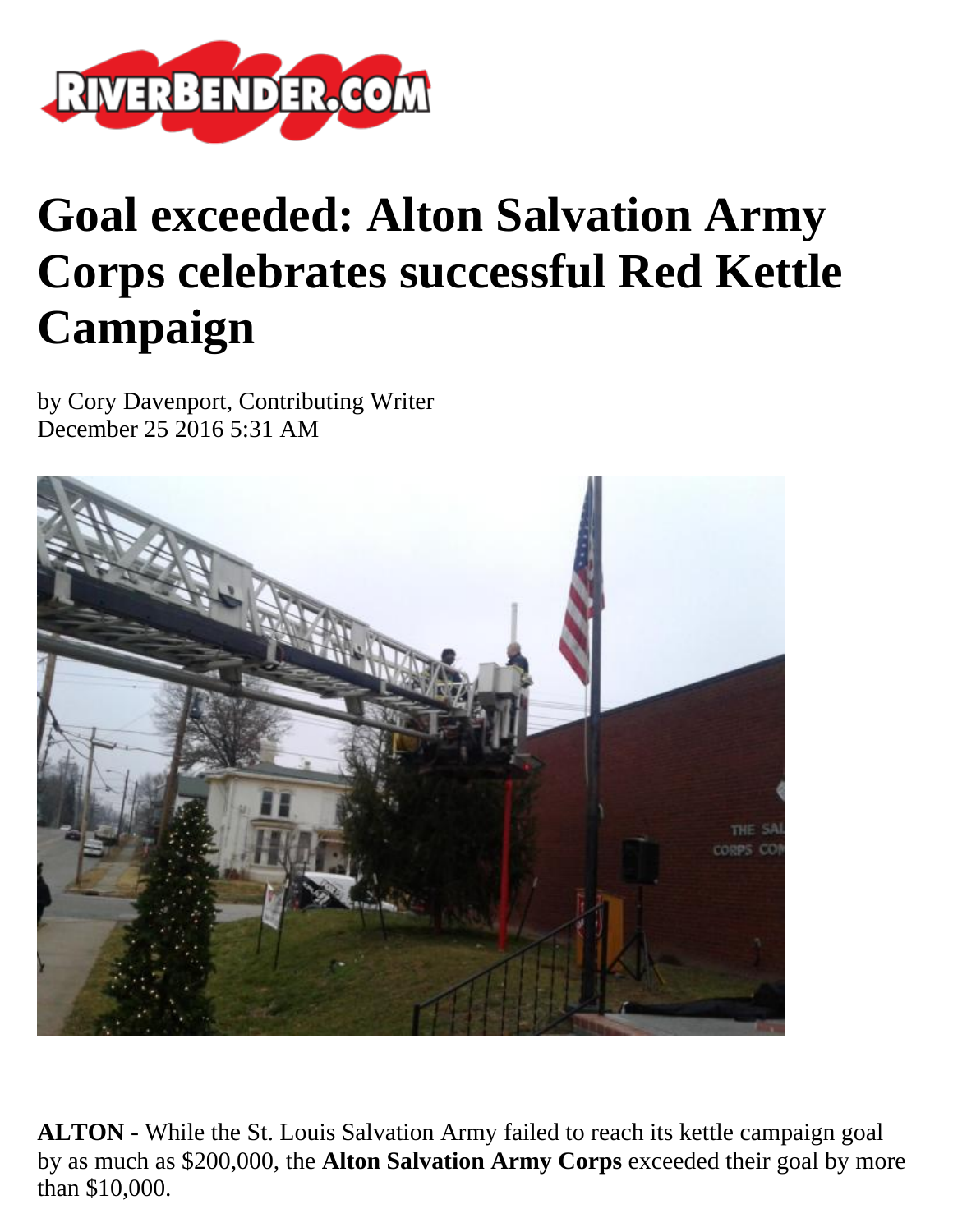**Alton Salvation Army Corps Kettle Coordinator Greg Gelzinnis** held all in attendance in suspense during a Saturday afternoon press conference to reveal the official number. Just before 4:30 p.m. Saturday, Gelzinnis announced the kettle campaign has fetched more than \$95,000, which was well above their set goal of \$85,000. Gelzinnis credits the success of Alton's campaign to its experimental move toward volunteer bell-ringers instead of paid bell-ringers utilized in most of the St. Louis Metro Area.

"Volunteer bell-ringers give people a sense of relationship and community with people ringing the bells," he said. "It was a bit of an experiment when we first did it, and it's taken us a few years since to reach our goals, but it's worked."

When the Alton Salvation Army Corps made the decision to have volunteer-based bellringers three years ago, the decision had some pros and cons. As a plus, the Alton Salvation Army Corps was able to save as much as \$40,000-\$50,000 a campaign and allow people to see their friends, neighbors and community pillars ringing bells - people who are hard to walk past without dropping in some change into the kettles. The downside, however, is not all of the 14 stations are manned from 10 a.m.-8 p.m. six days a week for five weeks at a time.

With this year's totals, Gelzinnis said the move towards volunteers proved its value. Firefighters from the Alton Fire Department used a ladder truck to raise the bar and light the star on the Christmas tree outside the Salvation Army's Booth House, located at 525 Alby St. Alton Salvation Army Corps Officers Lts. Brian and Teri Ellison echoed Gelzinnis's praises of Alton's move toward volunteer bell-ringers.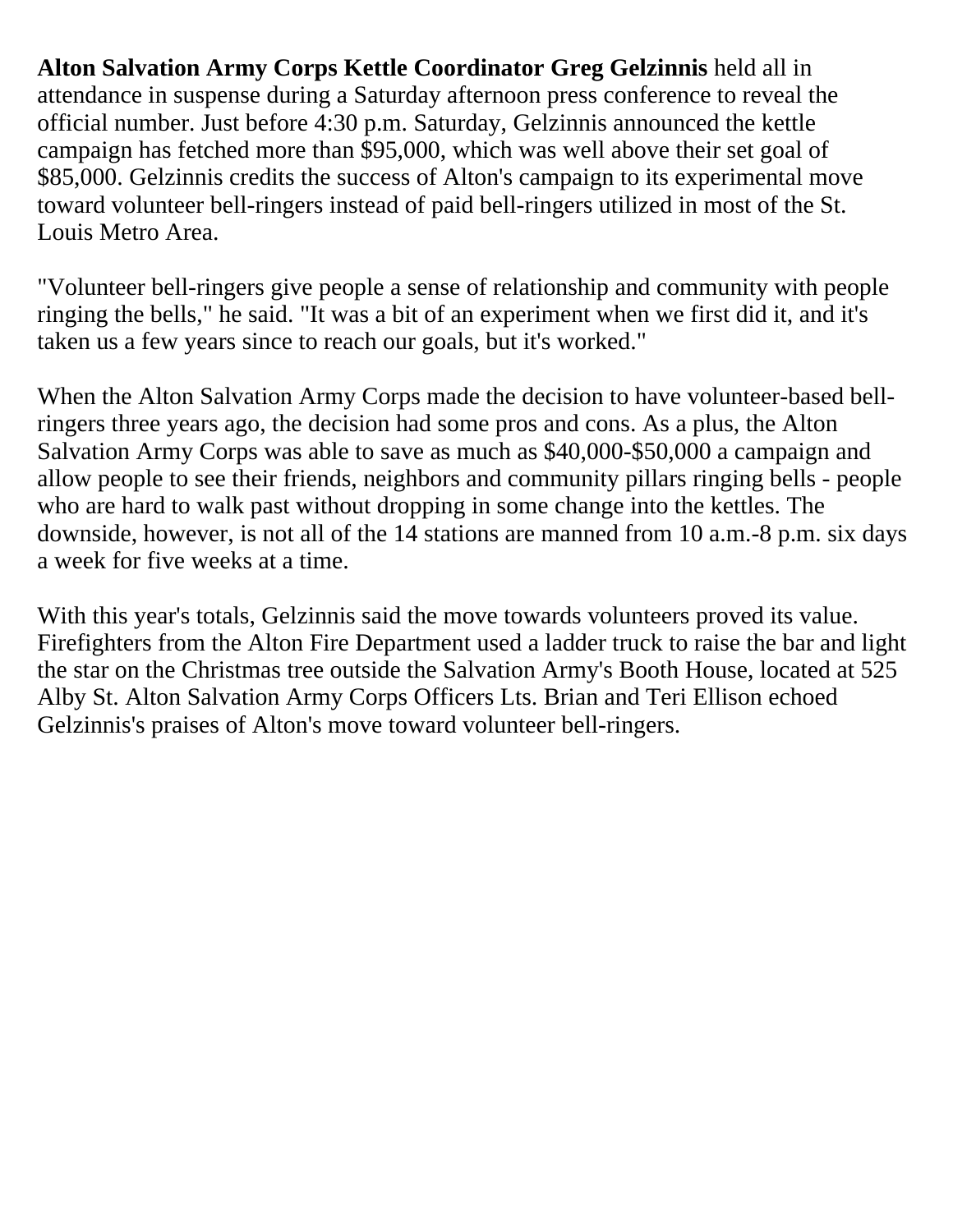

"It was a scary decision for Teri and I to decide for our corps to go to all-volunteer bellringers three years ago, but today really endorses that decision," Brian Ellison said in a release.

"The heart and spirit of our volunteer team is truly unlike anything that I have experiences," Teri Ellison said in the release.

The Ellisons and Gelzinnis thanked all the bell-ringers, with special thanks to Dane Rockafellow, who has been ringing bells for 19 years, and retired Navy officer Larry Goss, who Gelzinnis said called him nearly daily inquiring about the proximity to the goal this year.

This year's Red Kettle Campaign continued until 2 p.m. Saturday afternoon. Gelzinnis said a kettle at which he stood post with the Ellisons Saturday morning was stuffed with nearly \$1,000 at the Godfrey Schnucks. He said another kettle from the Wood River Wal-Mart delivered another \$1,000 toward their goals. Anonymous donations of \$5,000 and \$10,000 from members of the community also helped secure the historic amount